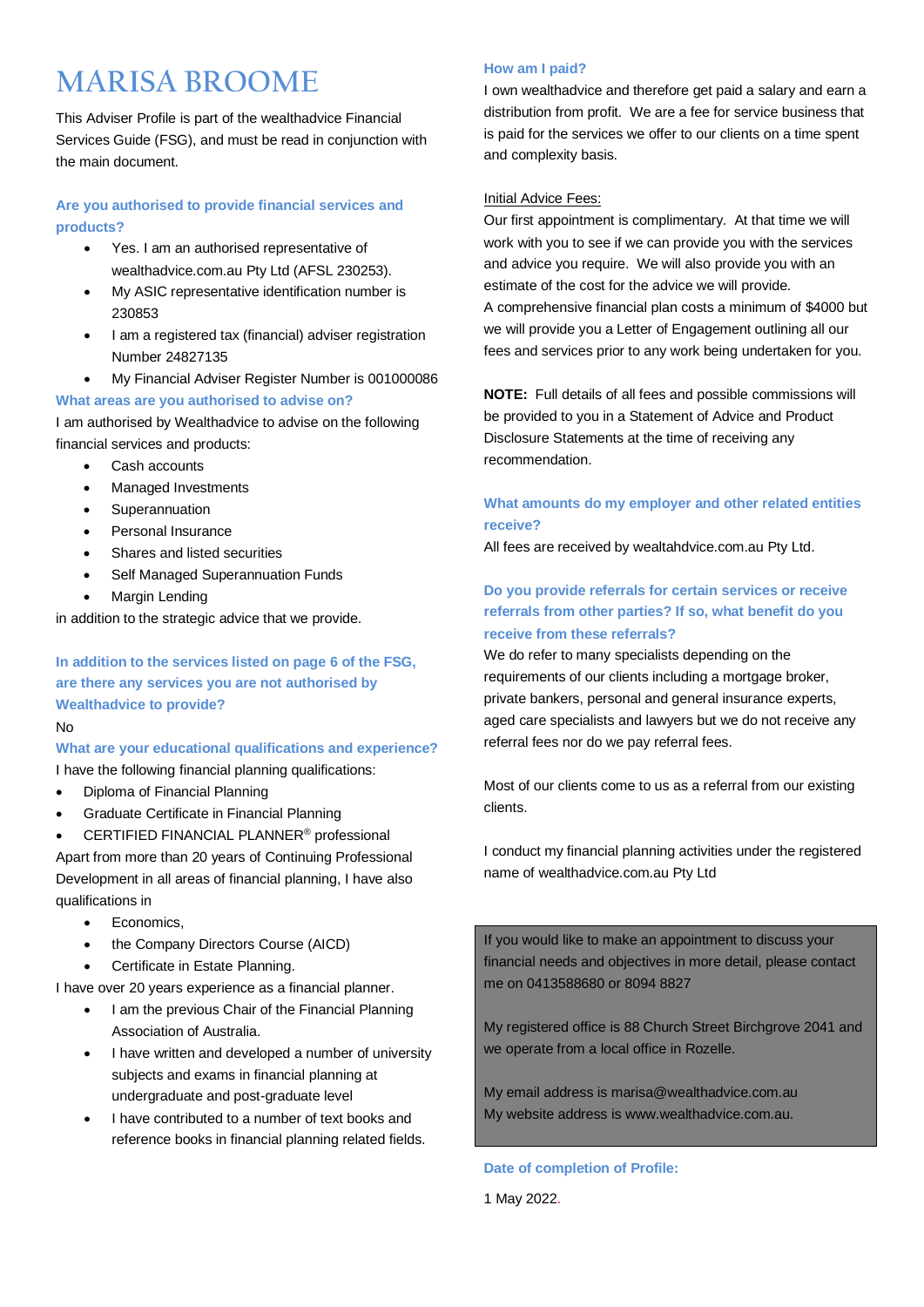# **Confirmation**

#### **Acknowledgements – Client Copy**

I/we acknowledge that I/we was/were provided with the Financial Services Guide dated 1 May 2022 and Adviser Profile dated 1 May 2022

| <b>Client Name:</b>                                                                                                 |  |                   |  |  |  |
|---------------------------------------------------------------------------------------------------------------------|--|-------------------|--|--|--|
| <b>Client Signature:</b>                                                                                            |  | Date<br>received: |  |  |  |
| <b>Client Name:</b>                                                                                                 |  |                   |  |  |  |
| <b>Client Signature:</b>                                                                                            |  | Date<br>received: |  |  |  |
| OR complete as follows if FSG is mailed to Client(s):                                                               |  |                   |  |  |  |
| I confirm that I sent a copy of the Financial Services Guide and Adviser Profile dated 20 November 2018 as follows: |  |                   |  |  |  |
| Sent to (Client Name(s)):                                                                                           |  |                   |  |  |  |

Sent on (Date):

Sent by (Name):